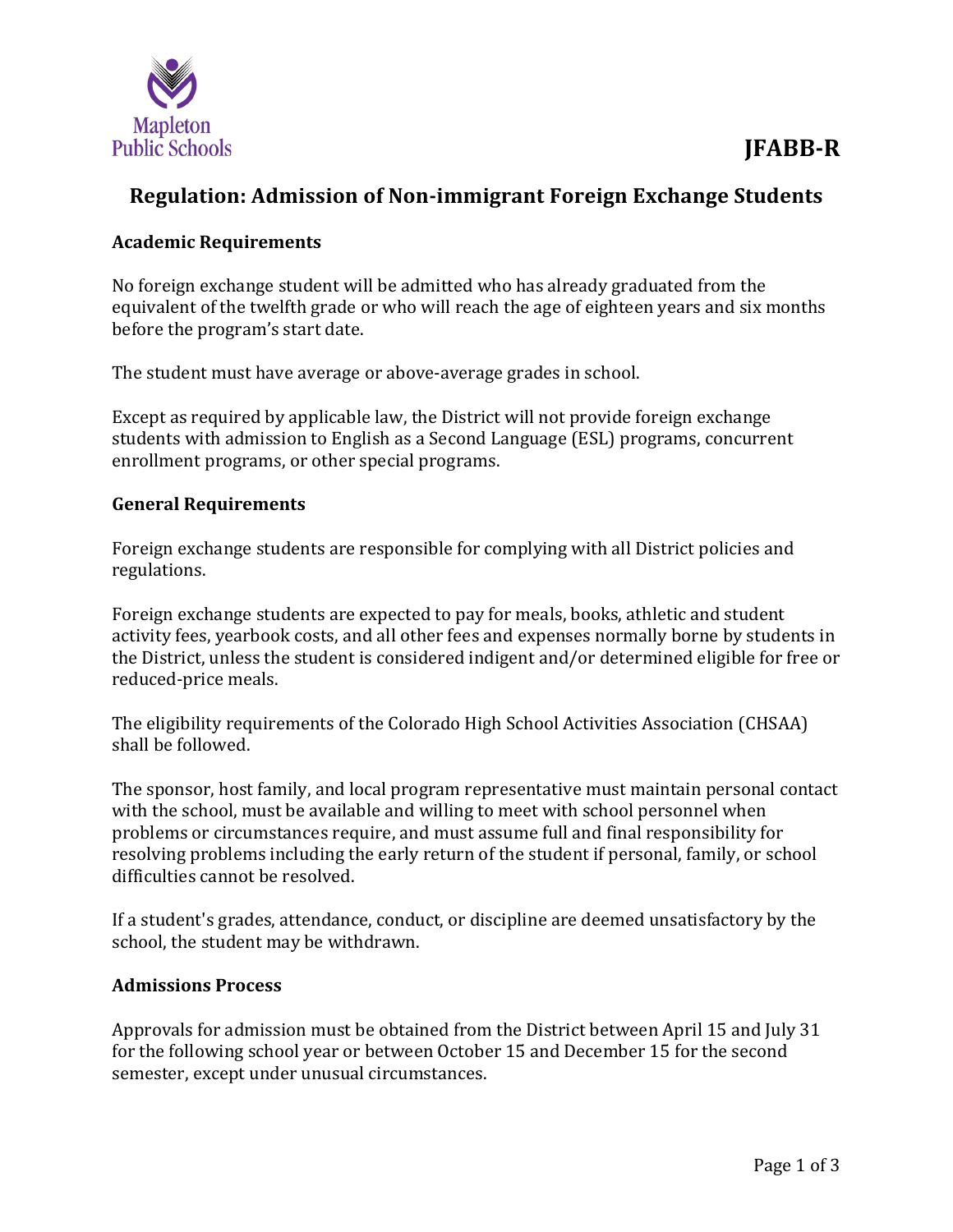

All applications will be screened by the Superintendent (or designee) before they are forwarded for review and approval of the school director of the school where admission is being requested. All school enrollment decisions will be made based upon space and program availability.

Upon the student's arrival in the District, the adult sponsor (host family and/or local representative of the exchange program) and student must visit the Welcome Center and the school to complete the enrollment process. Students must arrive in sufficient time for attendance on the first day of school.

In addition to the District's general admission requirements, foreign exchange students requesting admission must submit:

- 1. Birth certificate or other acceptable proof of age;
- 2. Recent official transcript with English translation reflecting courses taken and grades earned;
- 3. Records showing required immunizations;
- 4. A letter of application written in English that provides pertinent information about the student, including student's name, age, birth date, home address, and phone number, level of education, reasons for wanting to attend school in the District and the projected duration of enrollment;
- 5. The names, addresses and phone numbers of the foreign exchange student's own parents/guardians, the host family, and the local exchange program representative; and,
- 6. A current notarized temporary custody agreement between the student's parent(s)/guardian(s) and the host family and/or exchange program.

## **Foreign Exchange Students Sponsored by an Approved Program (J-1 Visa)**

Only programs designated by the United States Department of State will be considered for placement of foreign exchange students on J-1 visas.

The program must have a local representative residing in or near the District who will meet with the student, host family, and school personnel on a regular basis.

Orientation, both pre-departure and upon arrival in the United States, must be provided to help foreign exchange students adjust to a new culture. Ongoing contact and support from the local representative of the exchange program must also be provided.

Orientation must be provided to the host family in advance of the foreign exchange student's arrival. The family should be acquainted with the needs and requirements of